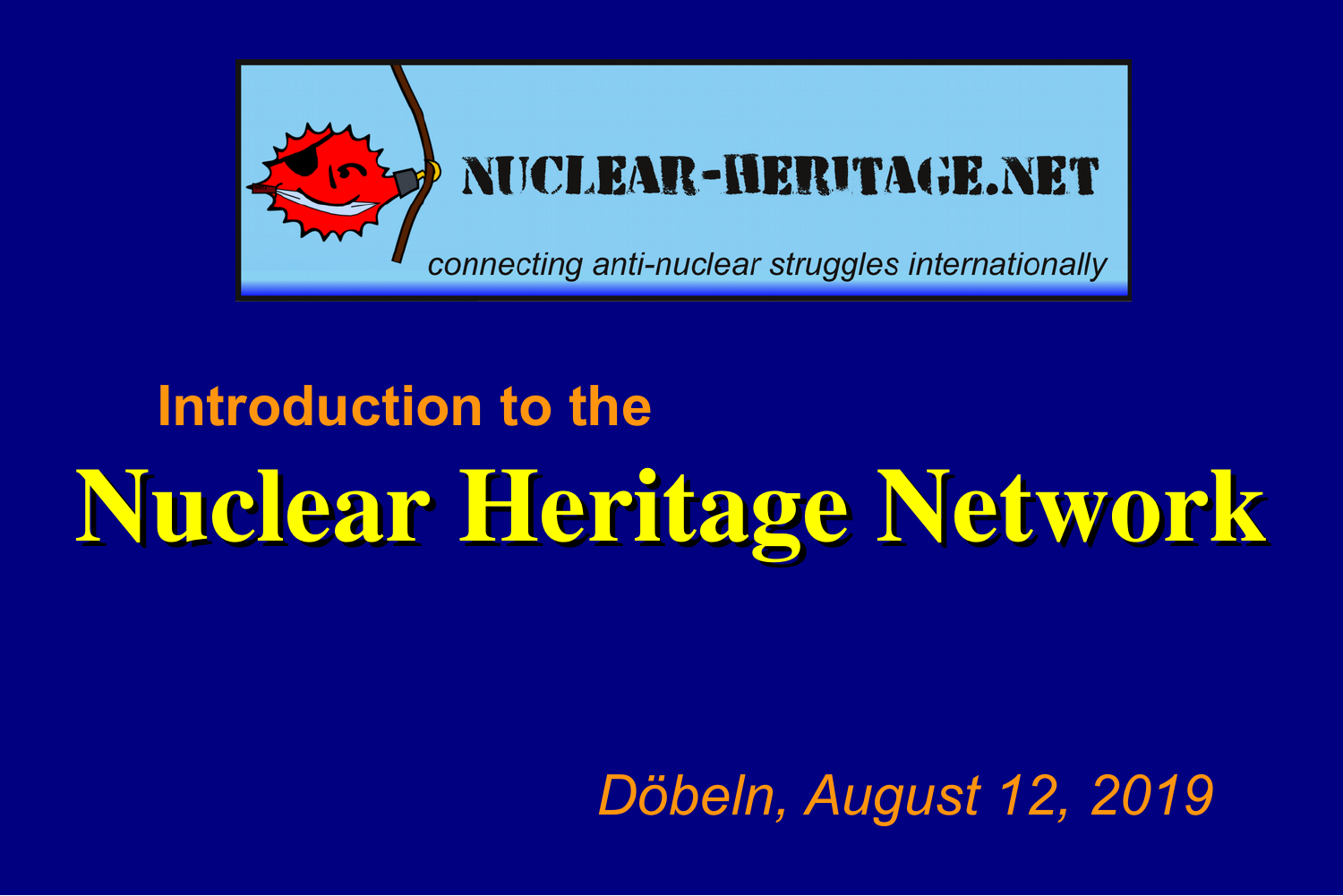### short history

- **Finformal network of anti-nuclear activists all around** the world
- started in 2006 as local youth initiative in Germany with international approach on nuclear waste disposal issues
- **developed to transnational initiative in 2007; eventually** formed to the Nuclear Heritage Network in 2008
- **Platform** for exchange, sharing resources and supporting each other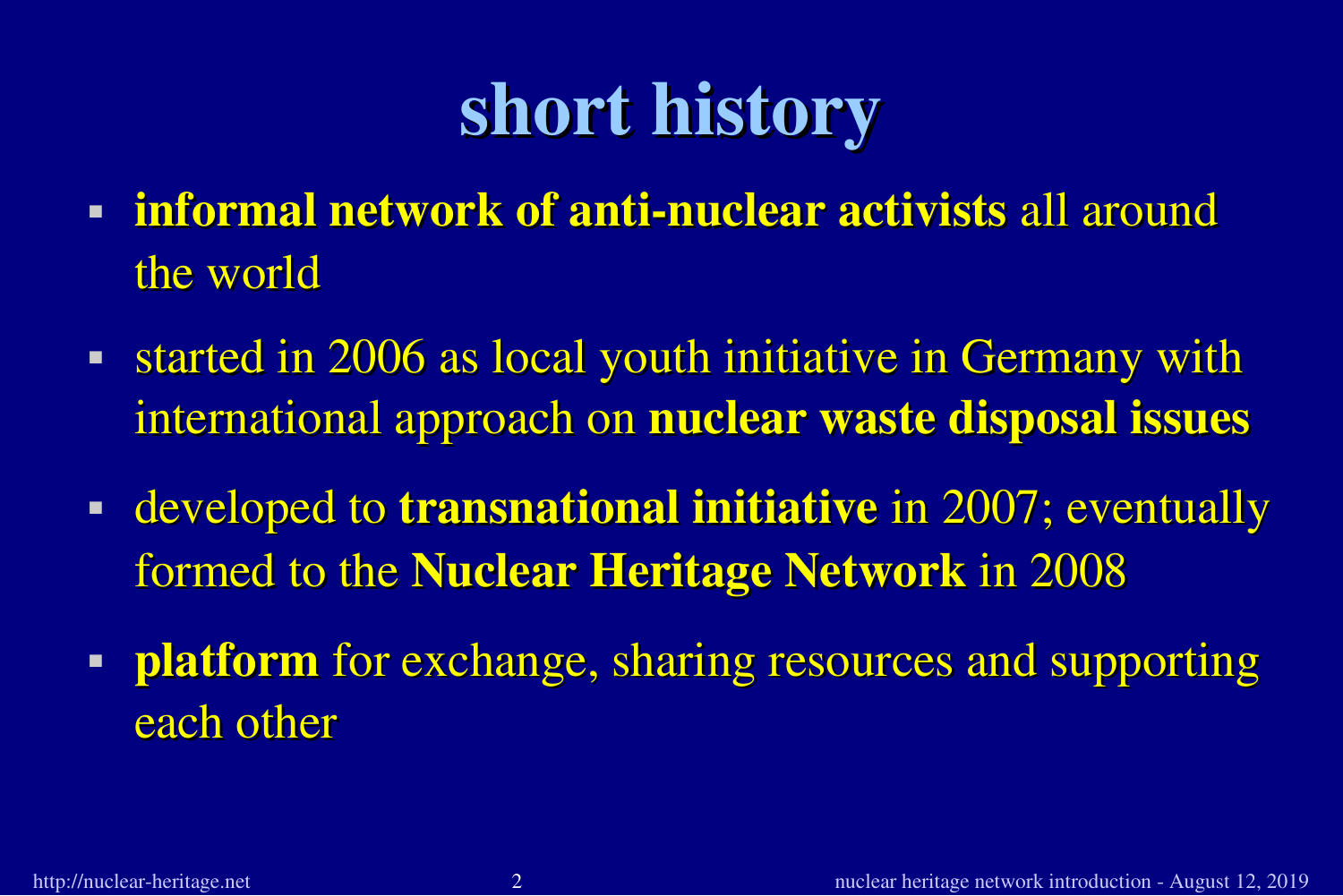### approaches

- **no common label, identity or decision making;** no representatives
- **Promoting each others' campaigns** and actions; sometimes joined projects of the network
	- <sup>→</sup> e.g. Baltic Sea Info Tour, Olkiluoto Blockade, ATOMIC BALTIC network/project

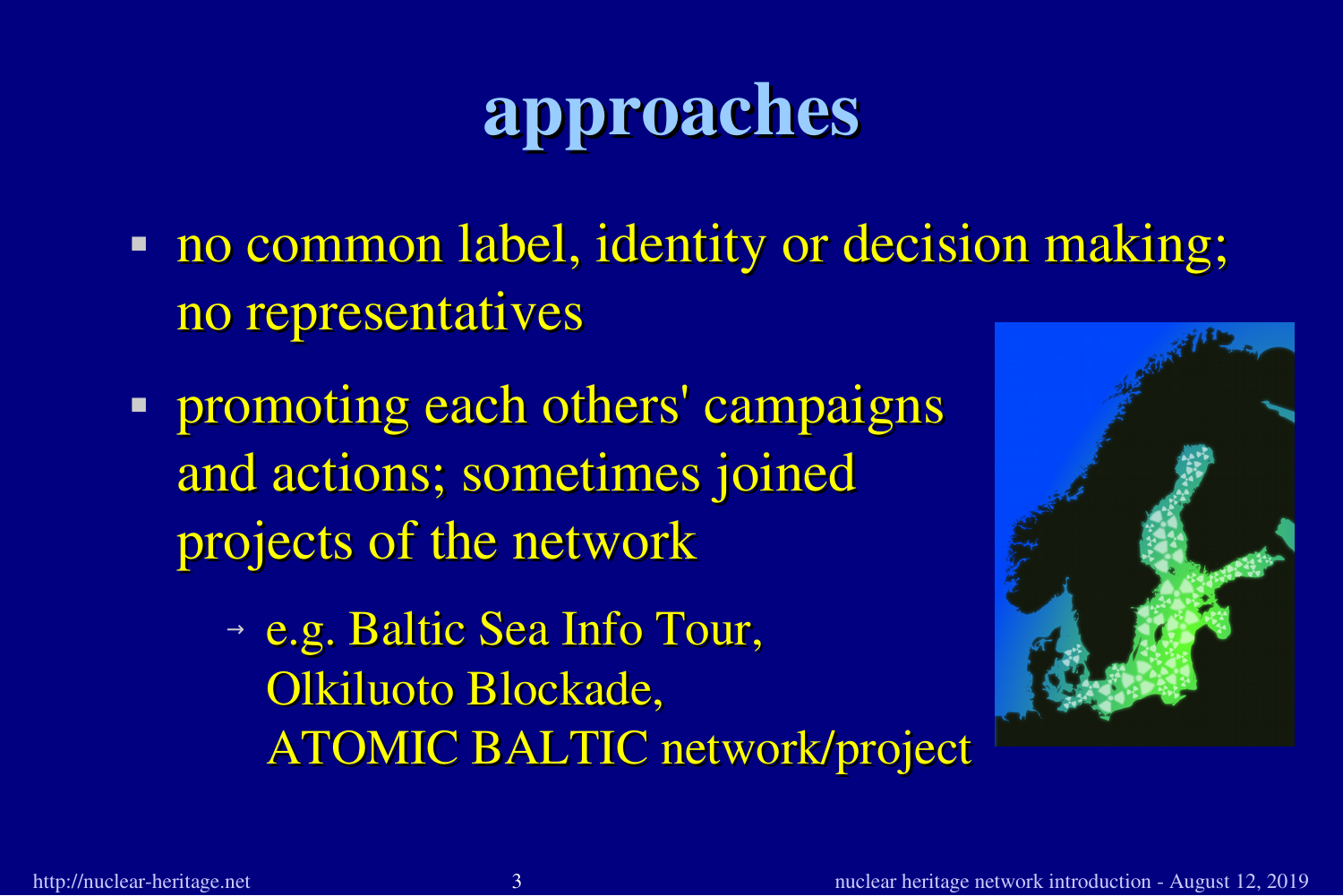tools for networking & spreading the word

- NukeNews *(8 languages; launched 2011)*
- multilingual information materials on local antinuclear struggles **BURE ZONE LIBRE**
- **Wiki website with Country Pages**
- **International Network** Office *(launched 2013)*
- online media platform

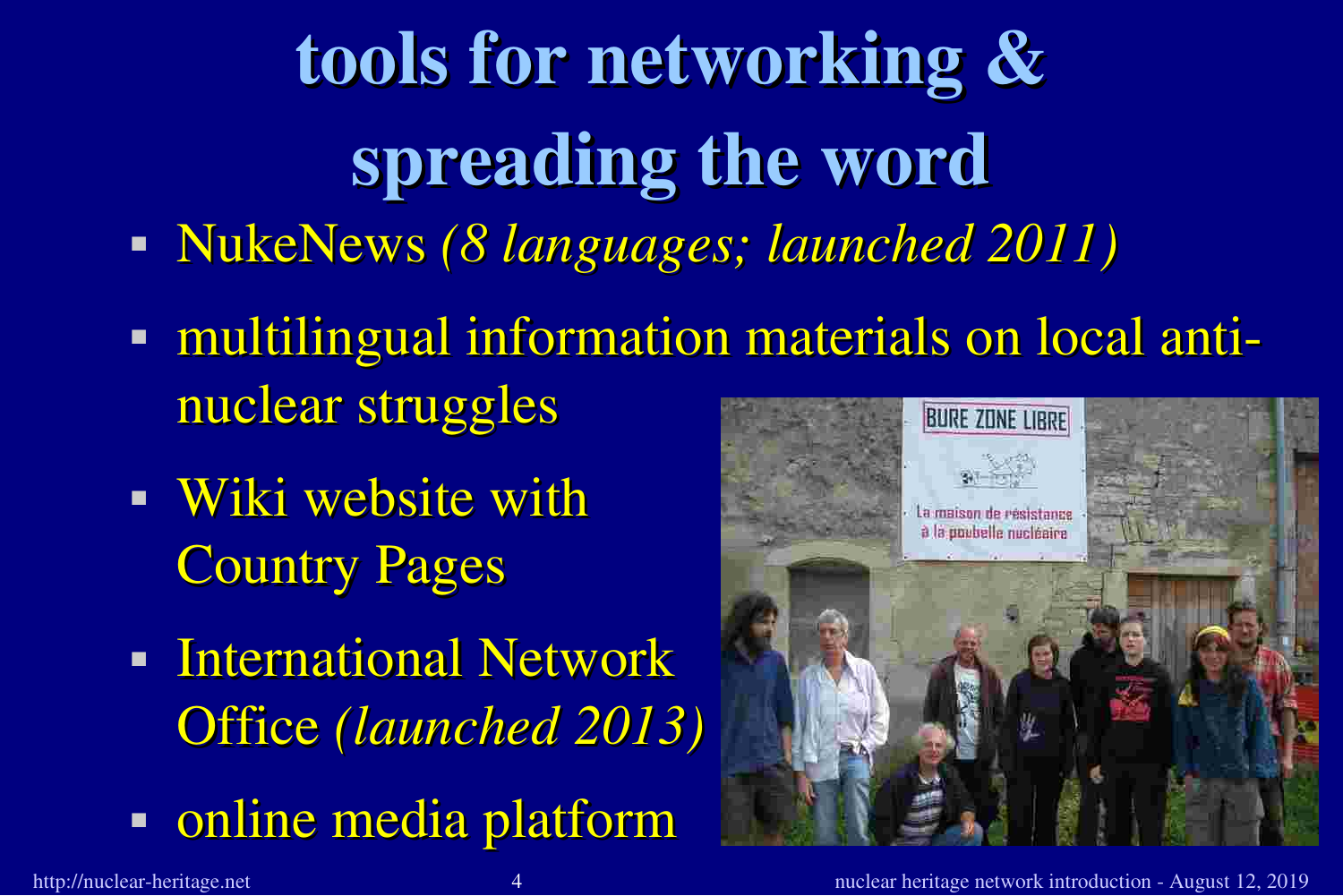- **Formual network gatherings**
- nternational events calendar
- **nailing lists for** networking & projects
- partially: monthly updating Skype conferences

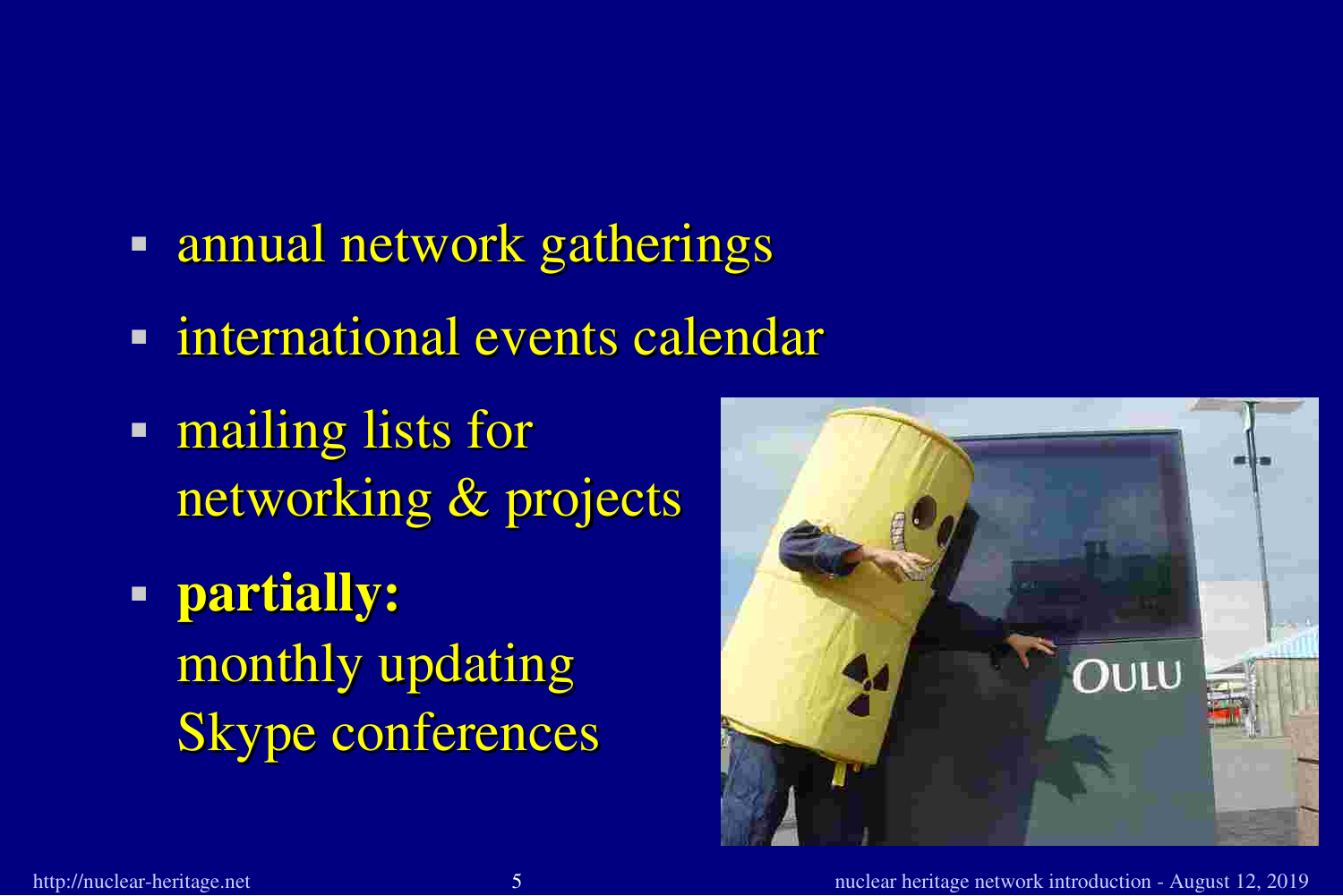### examples of activities

- <sup>→</sup> exhibition on Morsleben atomic waste repository *(English + German)*
- <sup>→</sup> participation in final disposal symposium in Berlin *(D)*
- <sup>→</sup> international media work at Castor protests *(D)*
- <sup>→</sup> NUCLEAR weekEND by Lovisa *(FIN)*
- <sup>→</sup> participation in Aldermaston blockade *(UK)*
- <sup>→</sup> global Uranium Action Day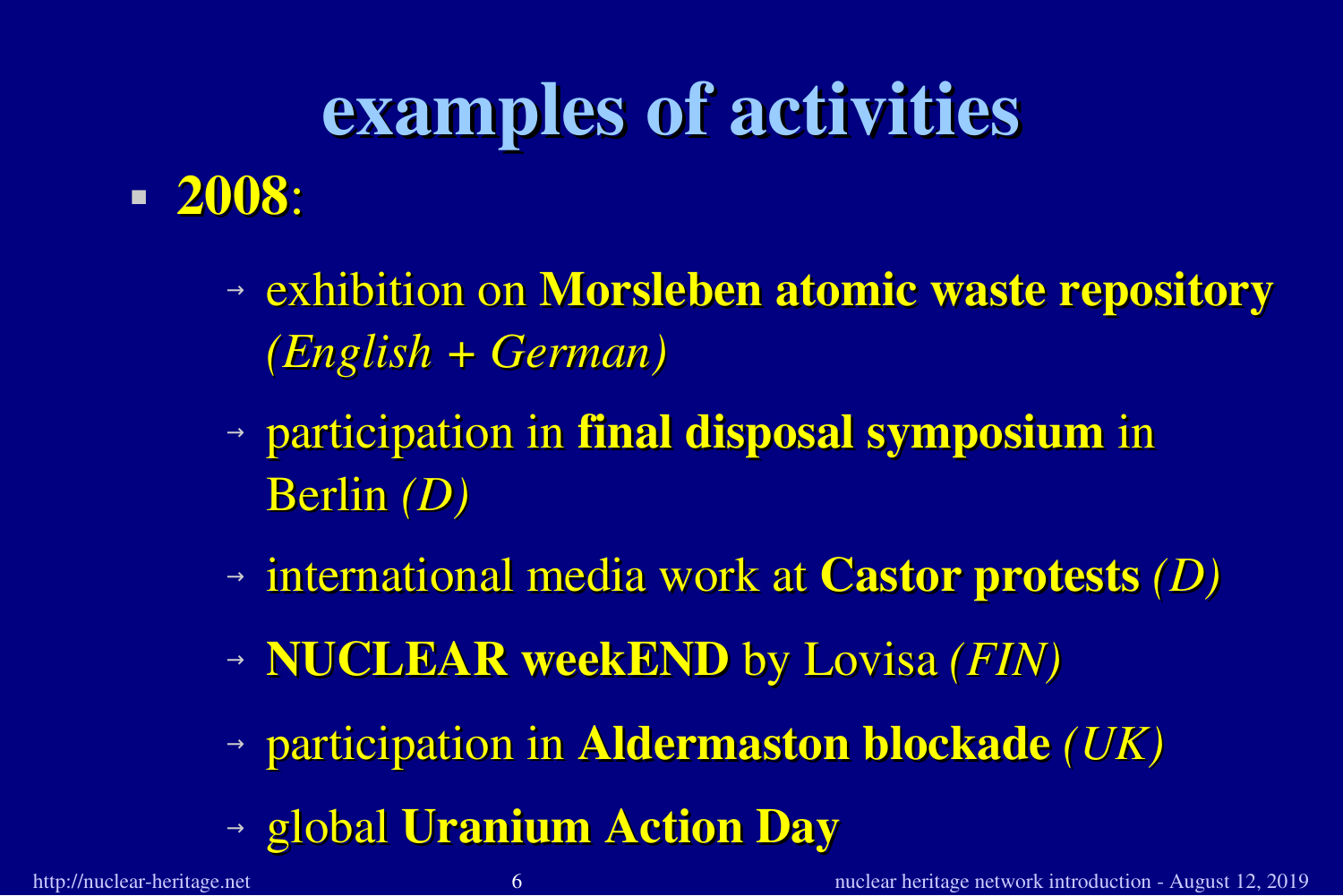- <sup>→</sup> Nuclear Climate Camp in Lapland *(FIN)*
- <sup>→</sup> Ranua Rescue campaign & international Action Day
- <sup>→</sup> participation in Uranium rally in Oulu *(FIN)*
- <sup>→</sup> postcard action against uranium mining to Finnish government

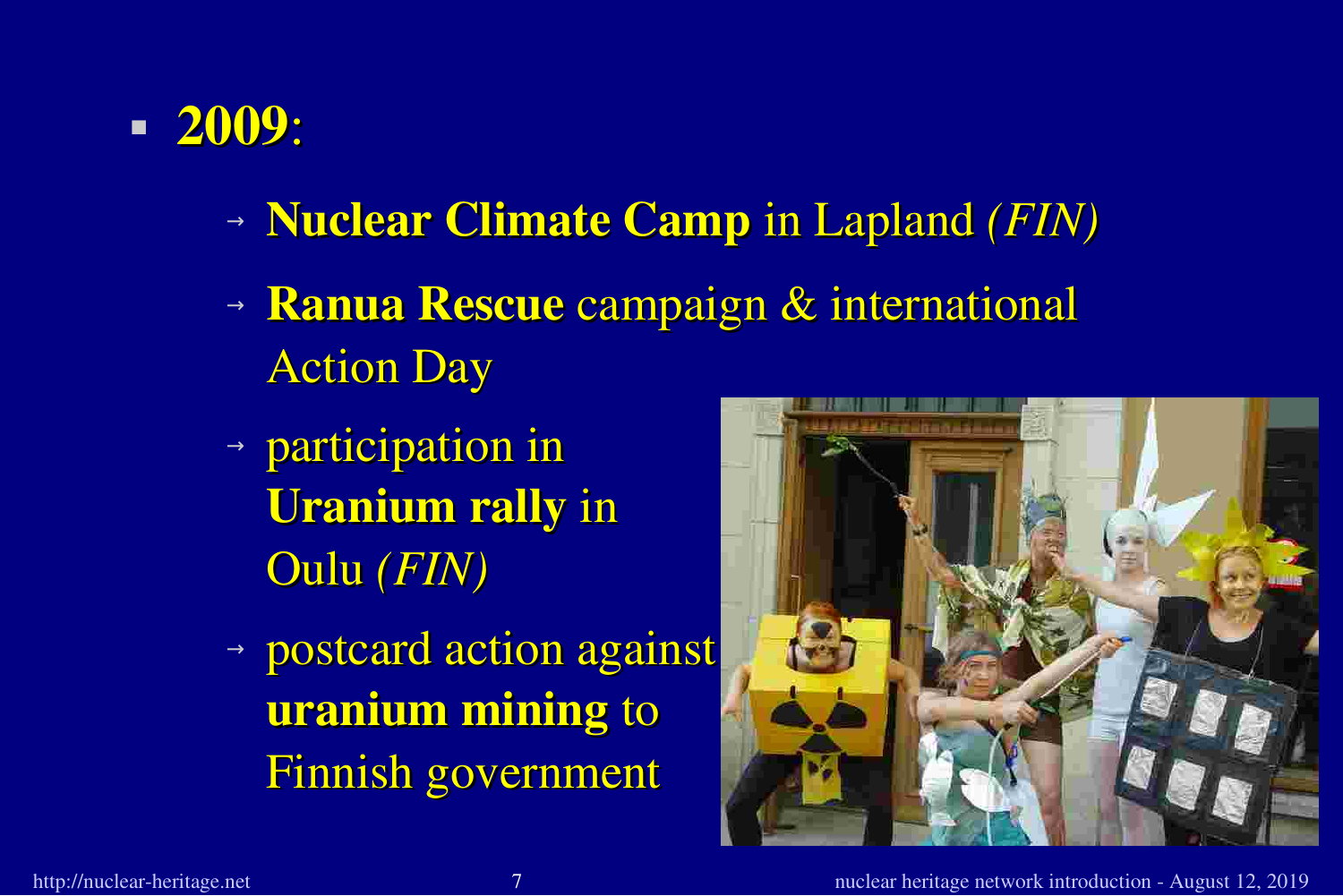- <sup>→</sup> Olkiluoto Blockade first publicly announced blockade of NPP in Finland
- $\rightarrow$  participation in anti-nuclear rally in Helsinki *(FIN)*
- <sup>→</sup> participation in Aldermaston blockade *(UK)*
- <sup>→</sup> Stop Nuclear Power Baltic Sea Info Tour

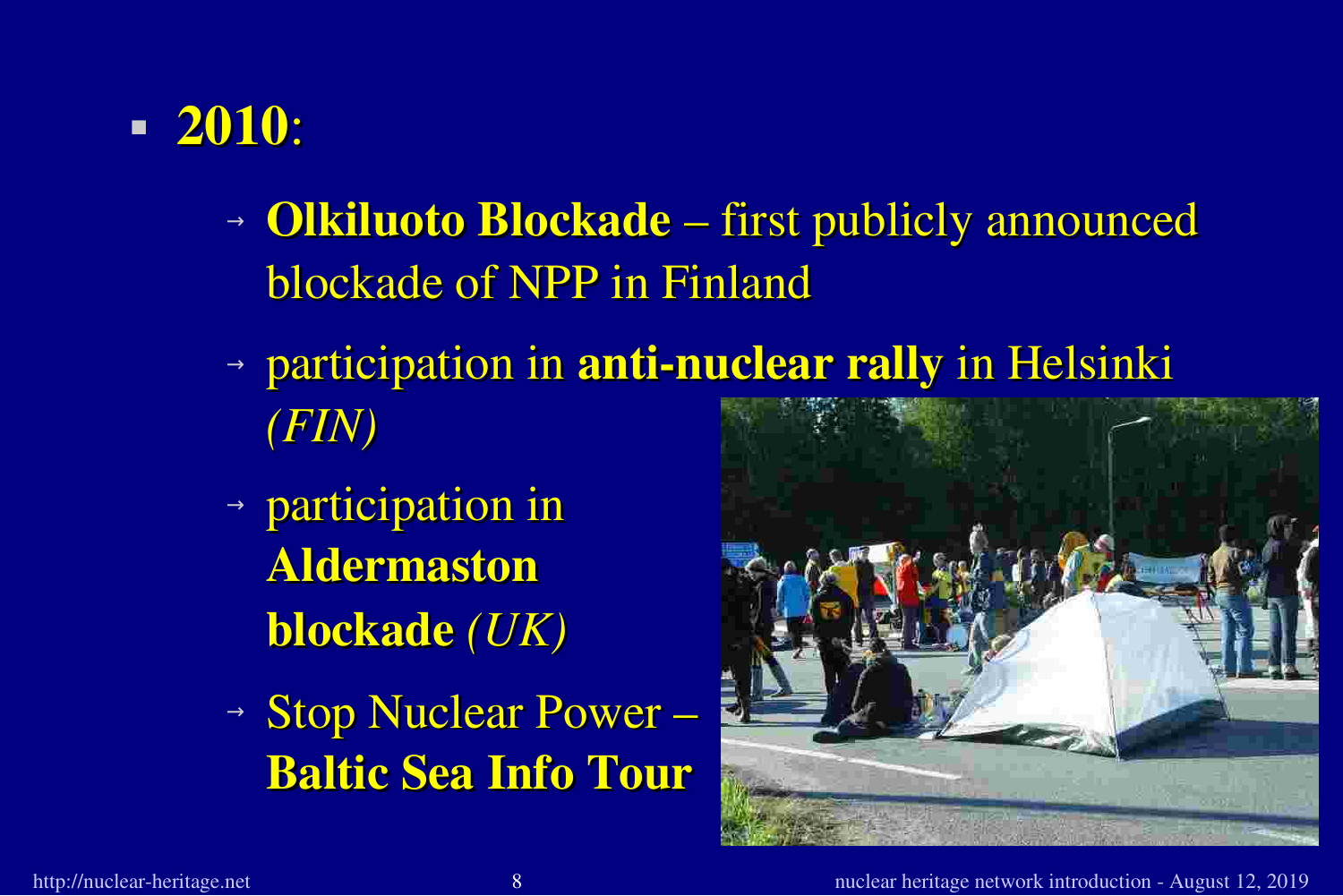- <sup>→</sup> coordination of international participation in Castor protests *(D)*
- <sup>→</sup> international conference in Vilnius *(LT)*
- <sup>→</sup> solidarity tour against repression *(BY)*
- <sup>→</sup> Fukushima disaster alert
- <sup>→</sup> participation in Chernobyl Day in Minsk *(BY)*
- <sup>→</sup> international media work Grohnde blockade *(D)*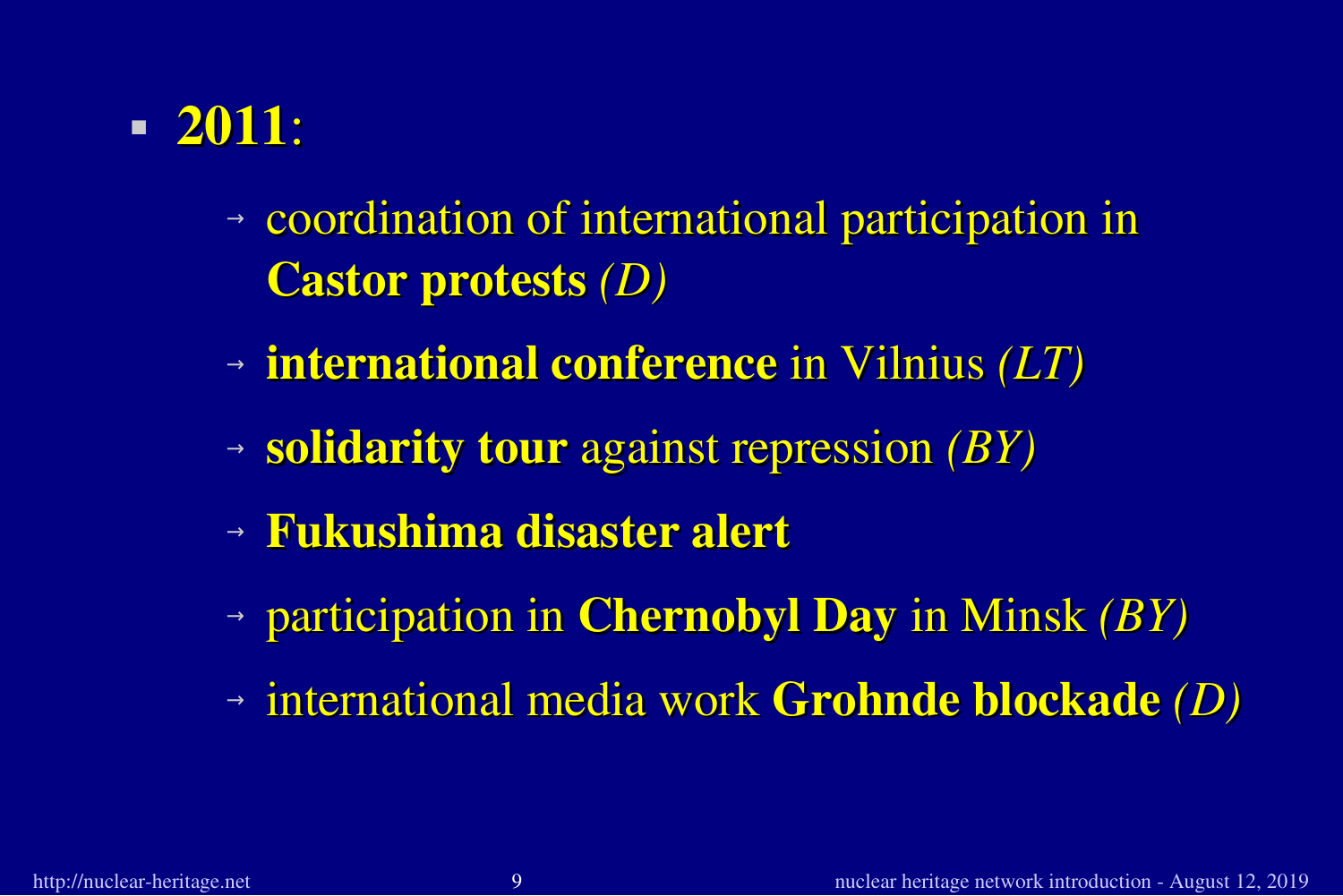- <sup>→</sup> Talvivaara spill alert
- → **Anti-nuclear Sailing Trip** across Baltic Sea
- <sup>→</sup> participation in international Uranium Conference in Münster *(D)*
- <sup>→</sup> international Uranium Action Day

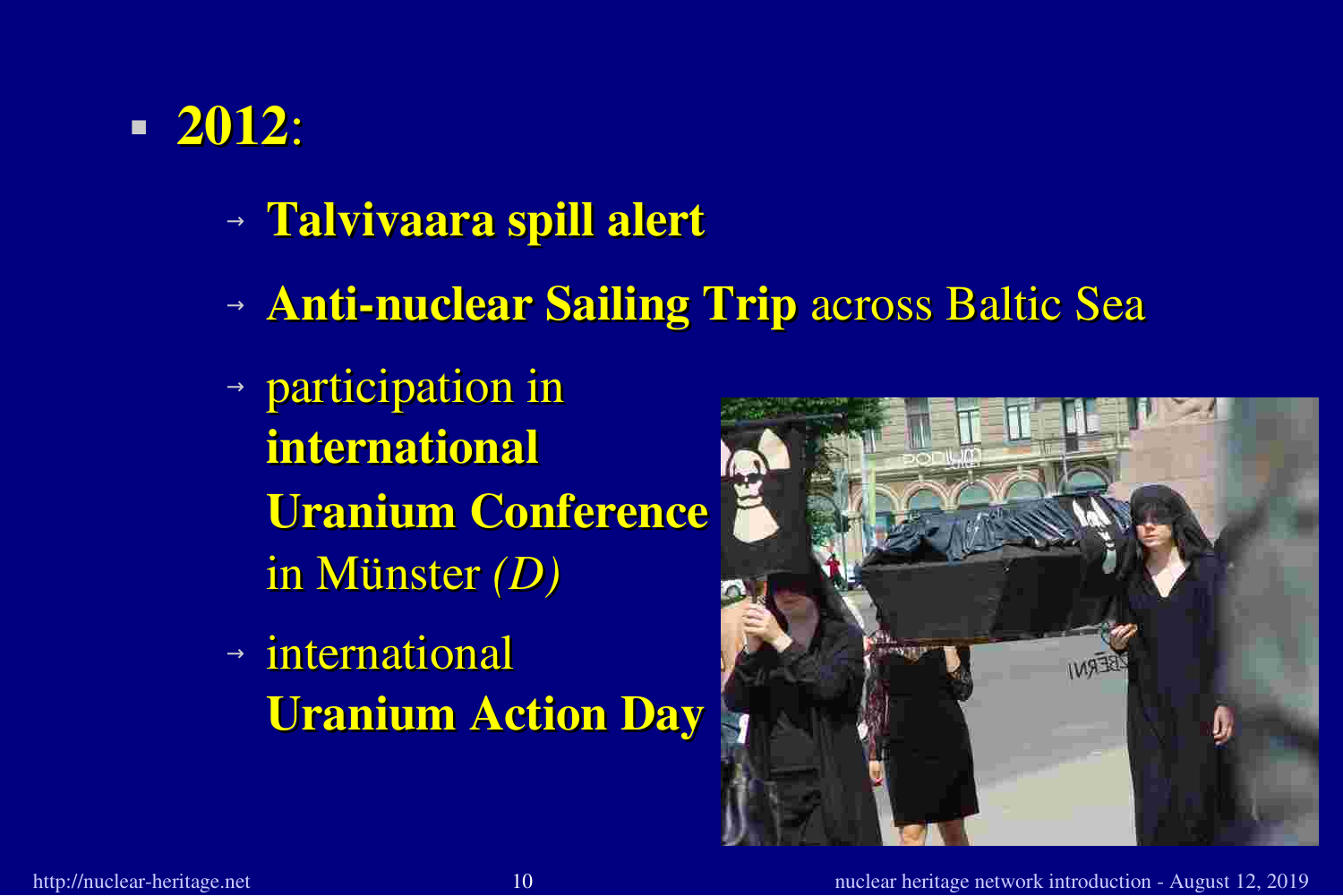

- <sup>→</sup> participation in international conference in Vienna *(A)*
- <sup>→</sup> ATOMIC BALTIC network/project launched
- <sup>→</sup> participation in CASE PYHÄJOKI – artistic reflections of nuclear impact *(FIN)*

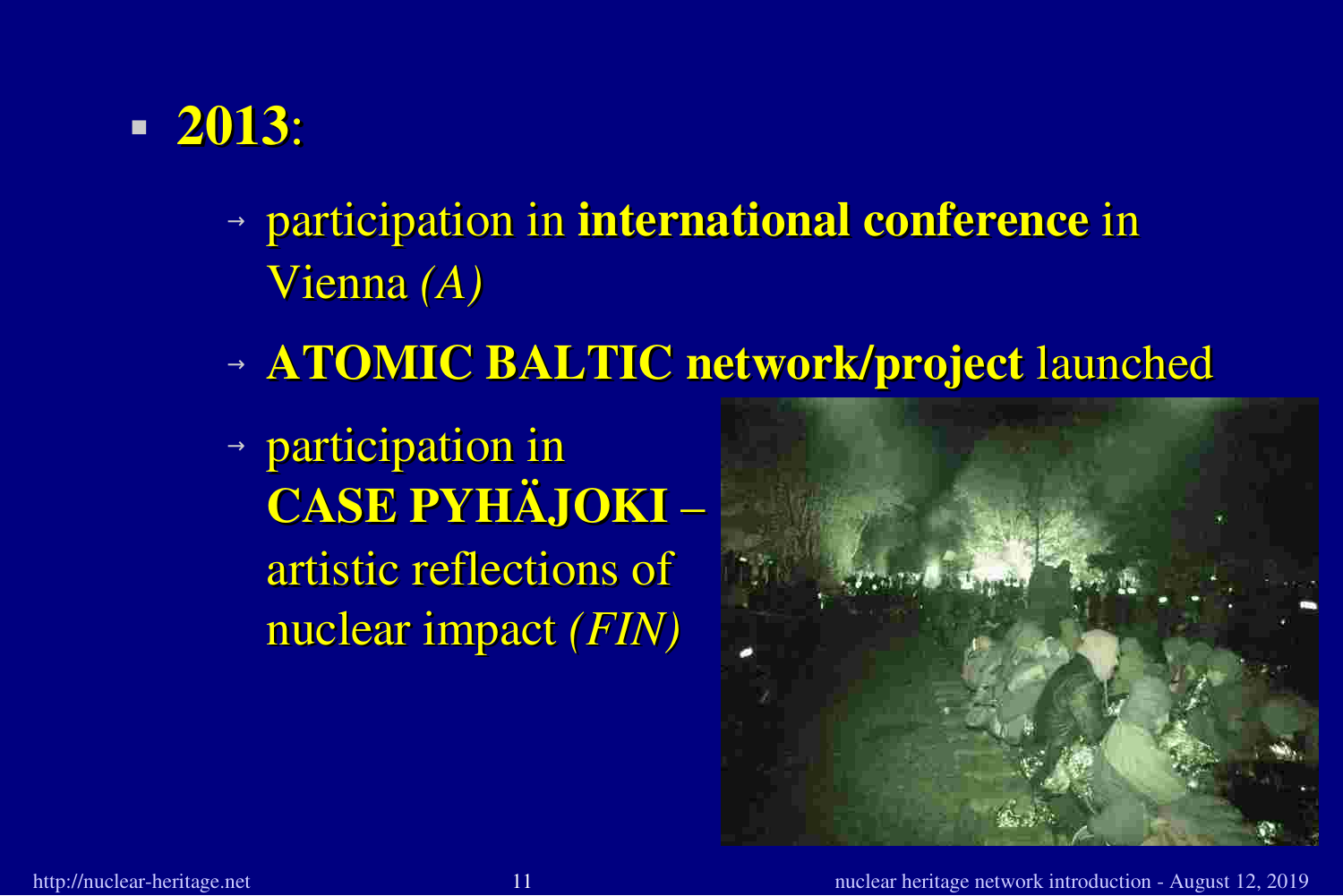- <sup>→</sup> solidarity campaign for persecuted groups in Russia
- <sup>→</sup> atomic transports action camp in Kiel *(D)*
- <sup>→</sup> participation in international conference in Prague *(CZ)*
- <sup>→</sup> ATOMIC BALTIC photo exhibition & info events tour

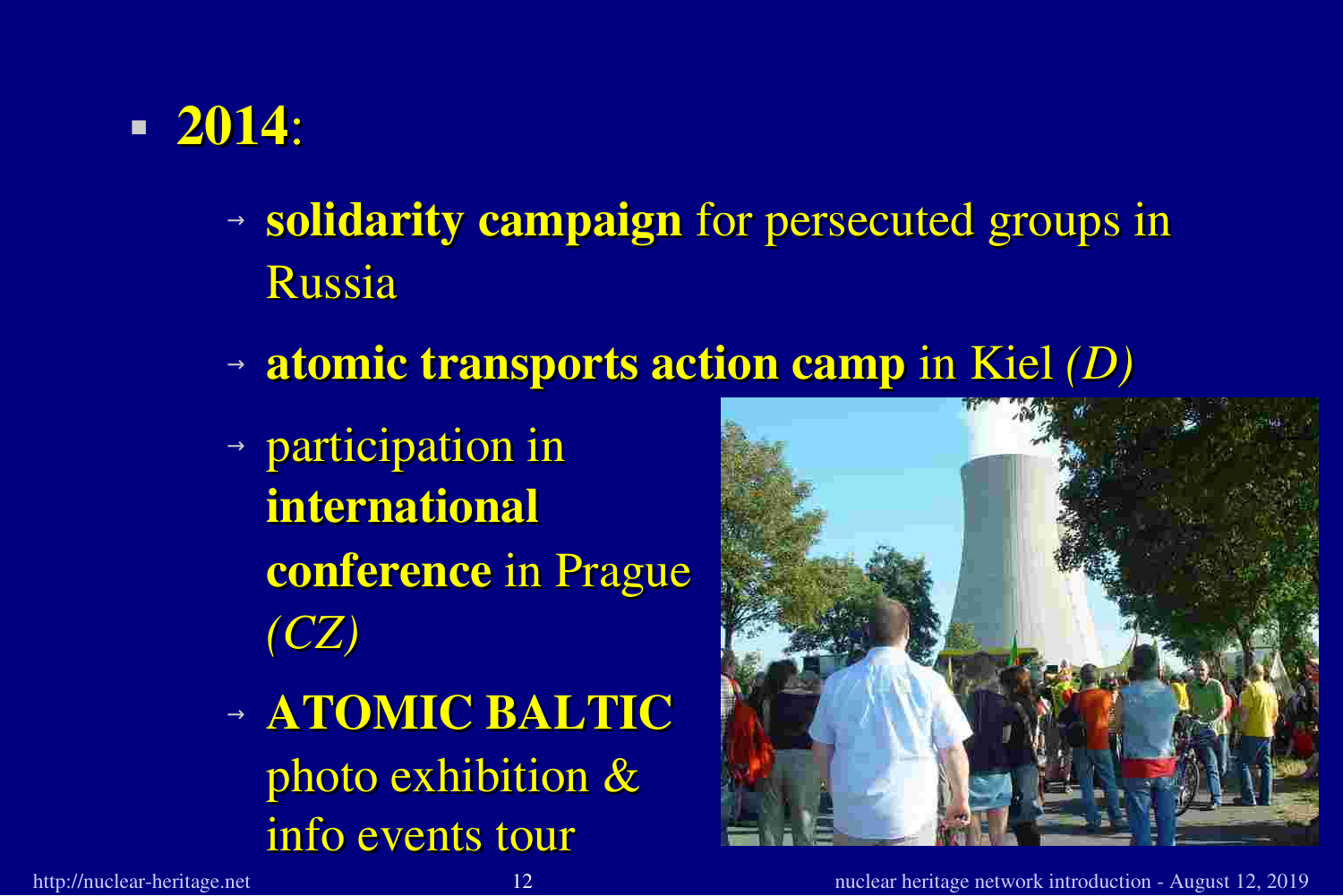- <sup>→</sup> solidarity campaign for persecuted groups in Russia (continuation)
- <sup>→</sup> ATOMIC BALTIC photo exhibition & info events tour (continuation)
- <sup>→</sup> participation in international conference in Linz *(A)*

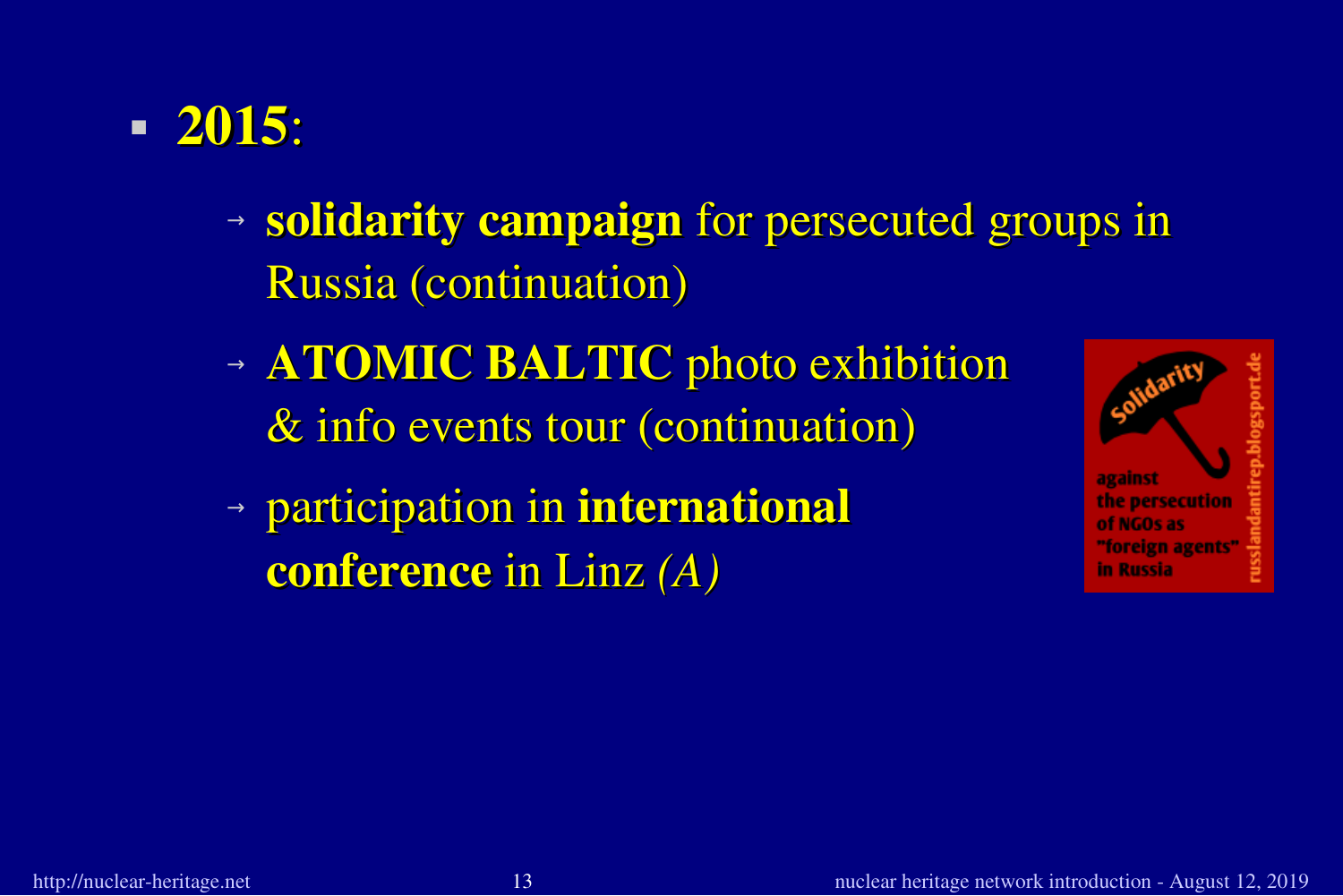- <sup>→</sup> participation in Reclaim the Cape action week in Pyhäjoki (FIN)
- <sup>→</sup> participation in international conference in Prague *(CZ)*
- <sup>→</sup> NukeNews mini camp in Döbeln (D)
- <sup>→</sup> participation in BISS vigil in Brunswick (D)



http://nuclear-heritage.net 14 and 14 and 14 and 14 and 14 and 14 and 14 and 14 and 15, 2019 14 and 12, 2019 1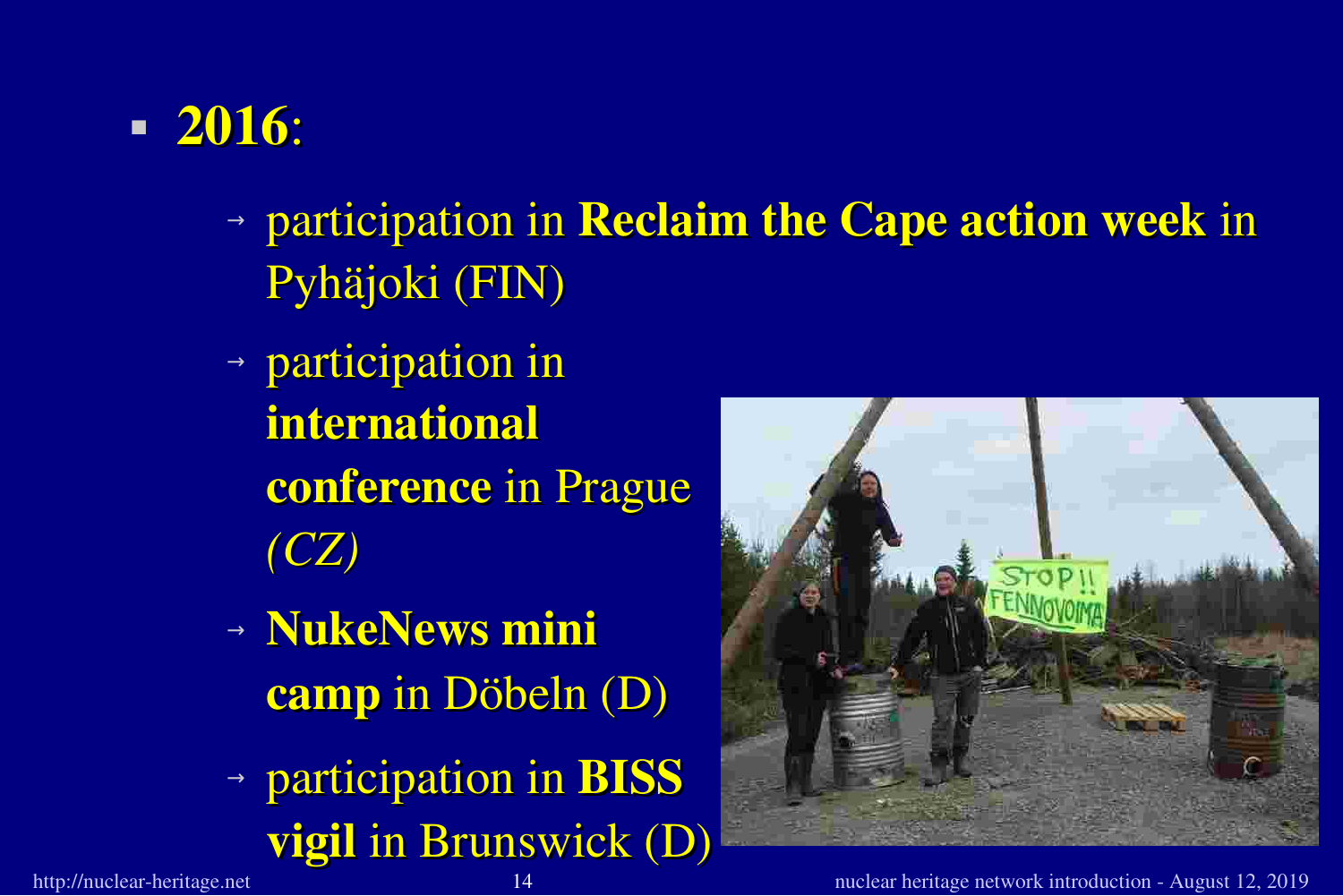- <sup>→</sup> participation: international conference Linz *(A)*
- $\rightarrow$  participation in German anti-nuclear movement's spring conference in Göttingen (D)
- <sup>→</sup> International antinuclear summer camp in Döbeln (D)
- <sup>→</sup> participation in topical anti-nuclear WSF in Paris (F)

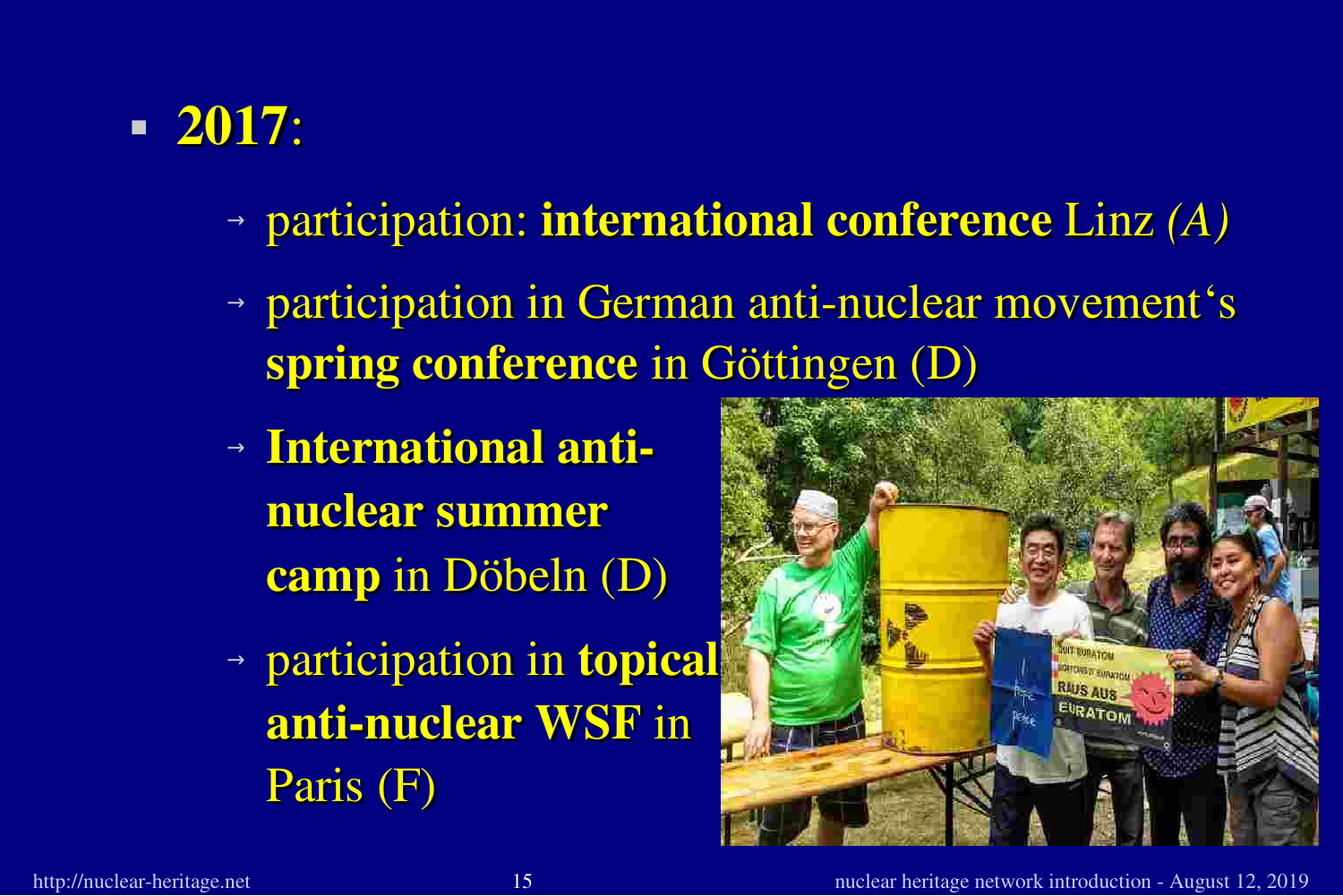- <sup>→</sup> participation: international conference in Prague *(CZ)*
- <sup>→</sup> International antinuclear summer camp in Narbonne (F)

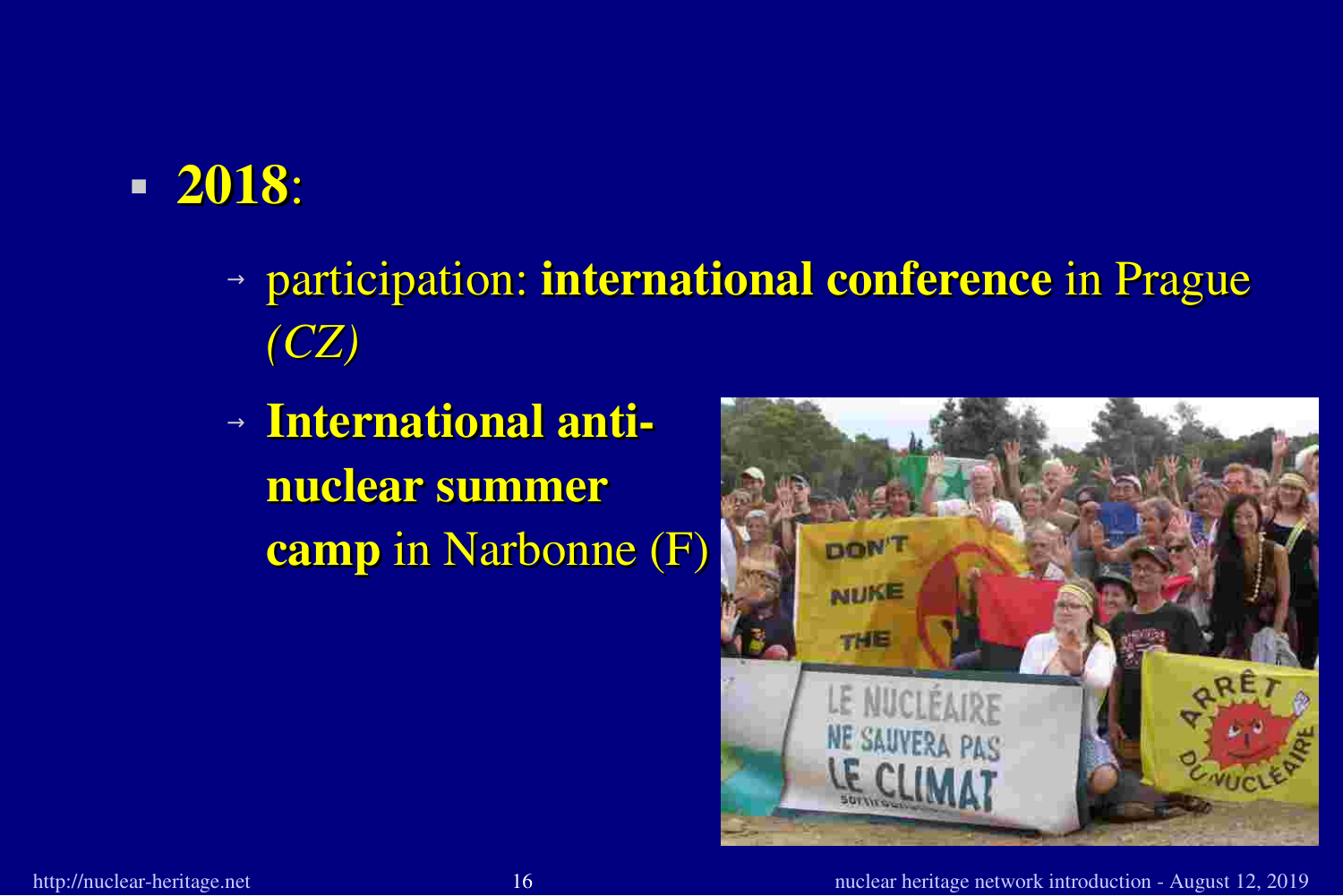- <sup>→</sup> participation: Nuclear Waste Conference in Göttingen (D), worldwide atomic phase-out conference in Berlin (D), international conference in Linz *(A)*
- <sup>→</sup> International antinuclear summer camp in Döbeln (D)



 $\rightarrow$   $\qquad$  ?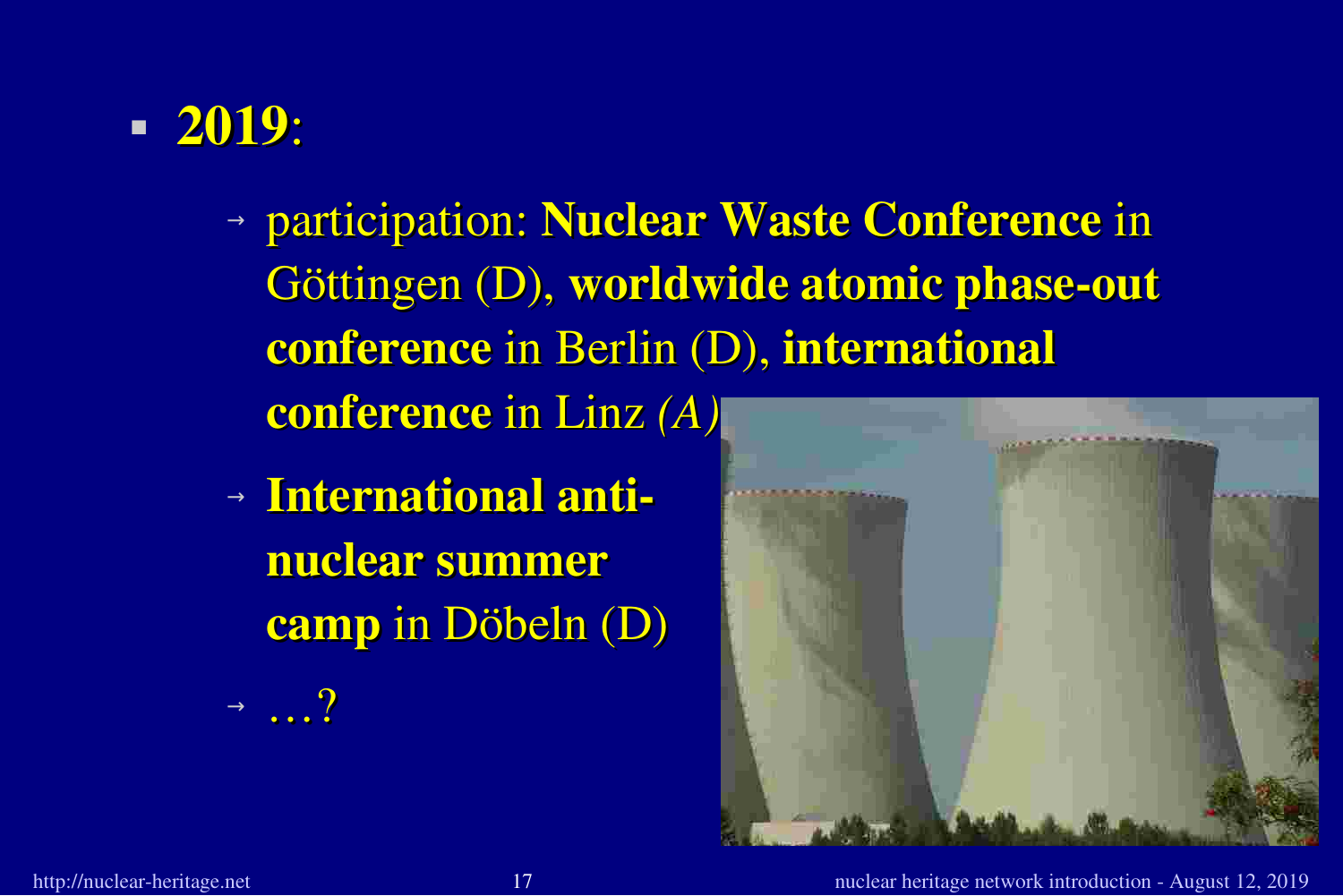### regions covered

- **Example 1 countries covered with activists** connected to the network
	- <sup>→</sup> Austria, Australia, Azerbaijan, Belarus, Belgium, Bolivia, Bulgaria, Canada, China, Czech Republic, Denmark, Finland, France, Germany, Greece, Hongkong, Hungary, India, Italy, Japan, Latvia, Lithuania, Netherlands, Norway, Poland, Portugal, Romania, Russia, Slovenia, Sweden, Turkey, Ukraine, United Kingdom, United States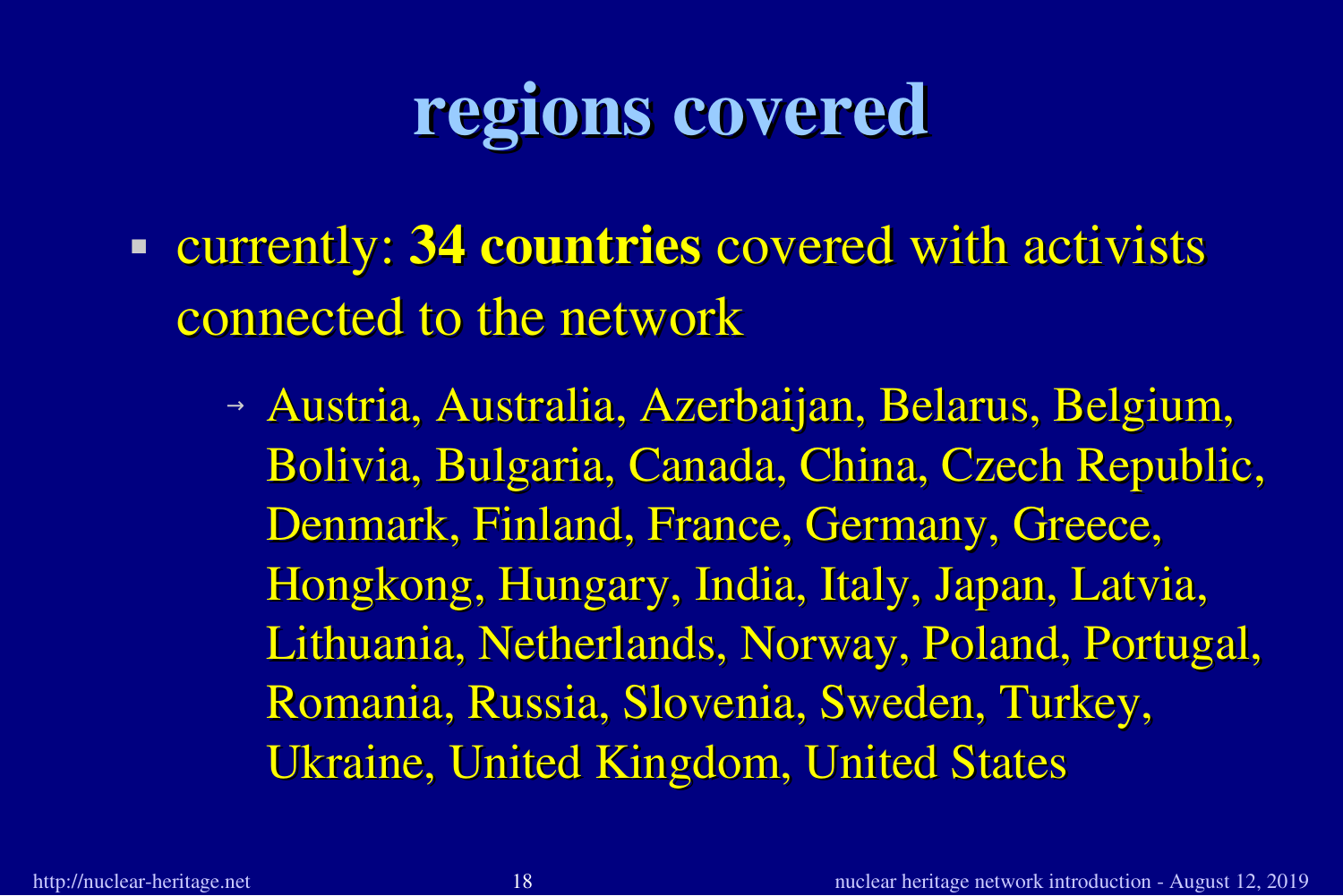### regional focus

- **recently focus set on Baltic Sea region**
- **Example 2 activities also in other European countries**
- **informal exchange with** organizers in Australia, Canada, Tanzania and USA

![](_page_18_Picture_4.jpeg)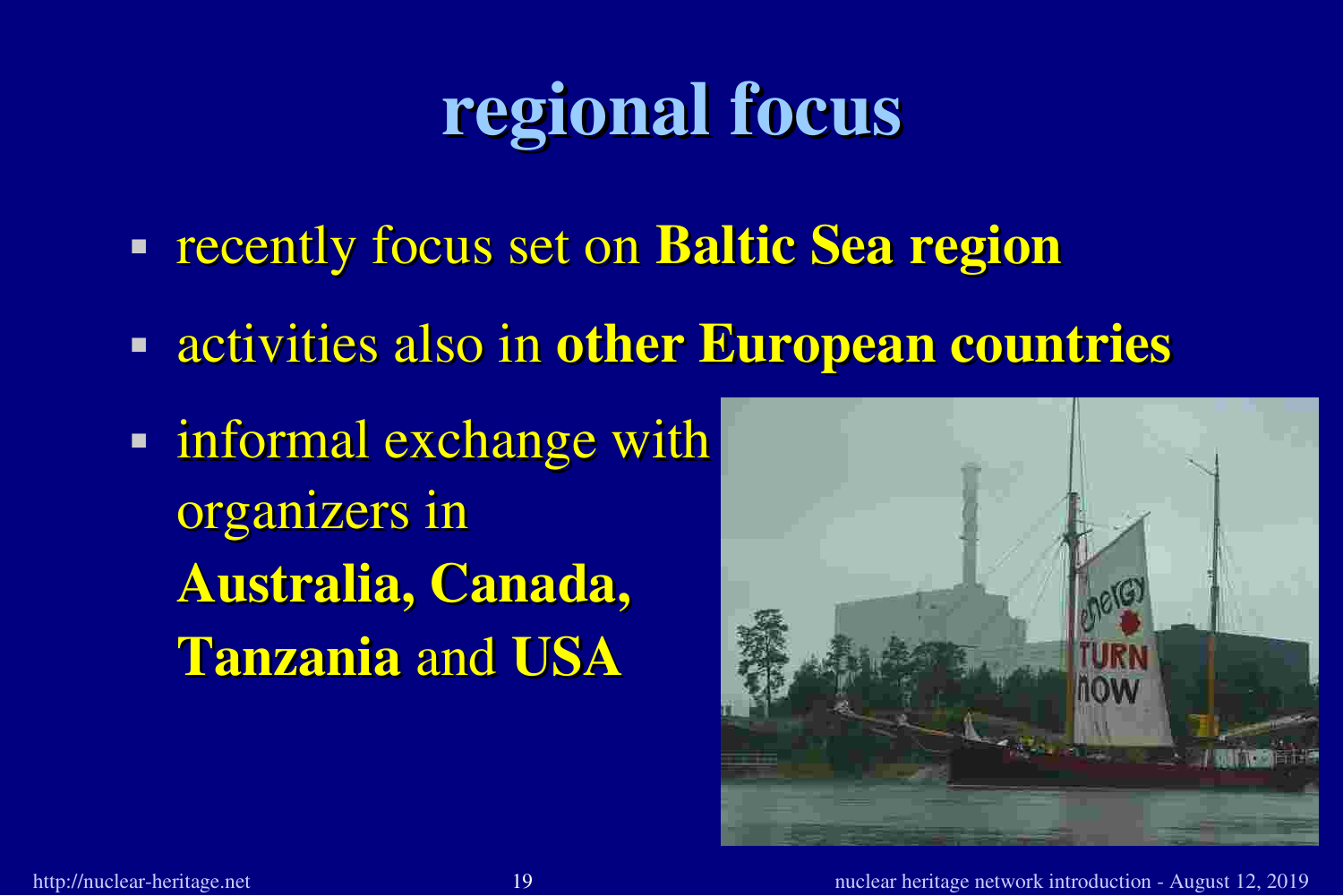### THE END

- I subscribe nuclear-heritage mailing list
- **use network form to get connected**
- Nuclear Heritage Network info material can be found here, including network DVD & past action material
- **find out more: http://Nuclear-Heritage.NET**